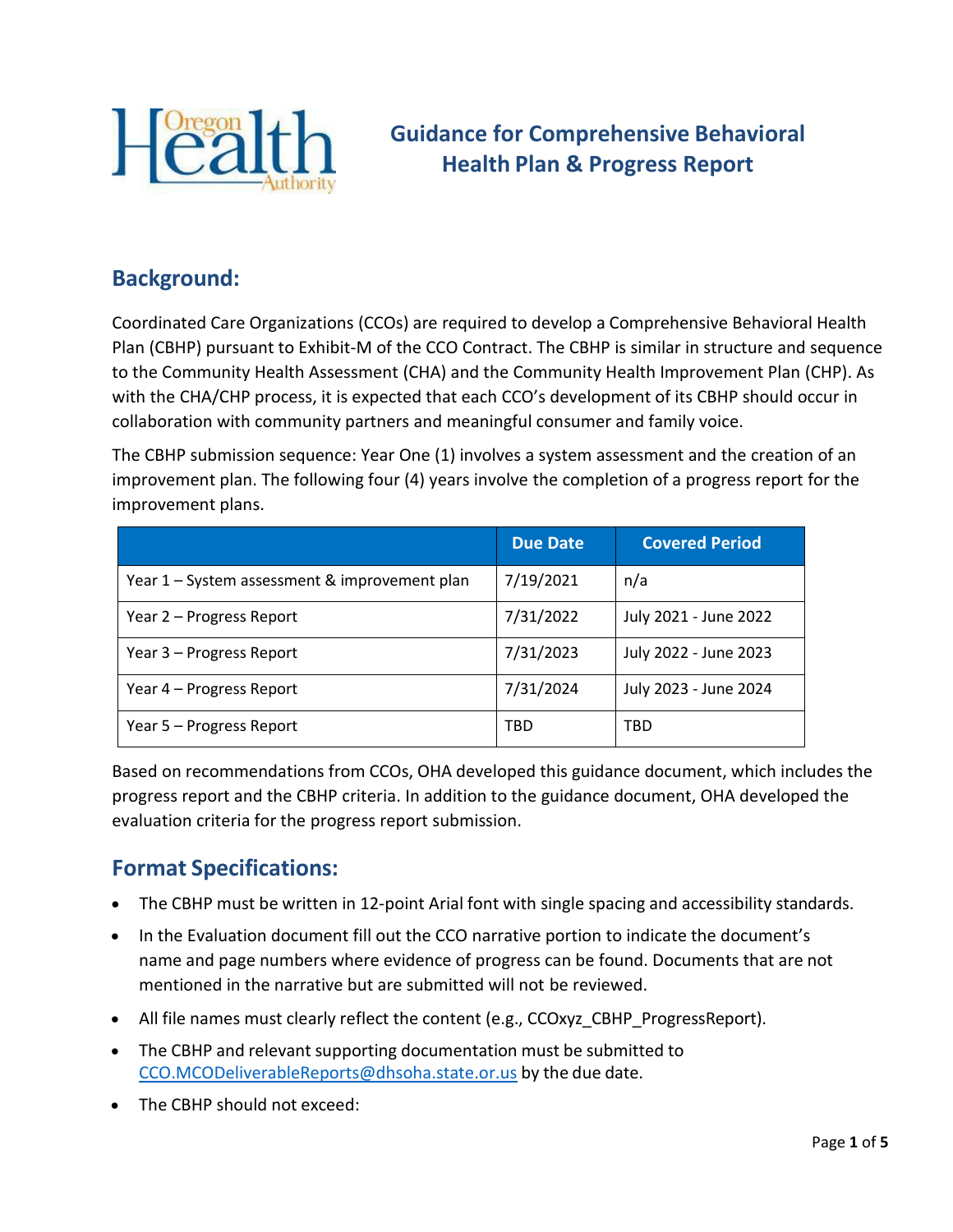- o *Year One (1) CBHP Assessment and Improvement Projects: 50 pages, including supporting documentation.*
- o *Years Two (2) through Year Four (4): a total of three (3) pages per Improvement Project being reported on. CCOs may include supporting documents, such as data and charts, outside of the three (3) page limit. This could include referencing the community health assessment (CHA) or the community health improvement plan (CHP).*

For the progress report evaluation, the scoring section is scored as "Yes/No", with "Yes" scores indicating the CCOs demonstrated continued progress improvement from the prior year's evaluation. A "No" score signifies there wasn't demonstration of continued progress from the prior year's evaluation. If there is a "No" score marked, the CCO will be required to update the progress report and resubmit before formal approval.

*For CBHP questions, please contact:* Nicholas Lervick at [Nicholas.Lervick@dhsoha.state.or.us](mailto:Nicholas.Lervick@dhsoha.state.or.us)

## **Annual CBHP Progress Report Guidance**

The following guidance outlines the requirements for the CCOs CBHP Progress Reports, which occur in Year Two (2) through Year Four (4) of the CBHP Assessment and Plan five-year cycle. Year-One (1) CBHP contains the assessment, identification of priority areas that have been prioritized for improvement projects, and an overview of the identified improvement projects. The Annual CBHP Progress Report should document progress made in implementing each CBHP Improvement Plan.

Progress reports shall include an update on activities and mechanisms for ongoing monitoring performed and progress made to date on each Improvement Plan.

For each Improvement Plan include the following:

- Description of involved partners, including the CCO, and their associated role and level of involvement in the project
- Project management activities utilized to implement the improvement project
- Any OHA technical assistance utilized and how the assistance impacted the project
- Progress made to date, including any adjusted timelines
- Challenges and barriers during the process and strategies used to address them, and the level of impact
- Describe areas that were successful or indicated significant improvements
- Any updates to the Improvement Plan for the coming year, including updated measures and/or updated timelines
- If the CCO is replacing an improvement project:
	- $\circ$  Outline the replacement project, including involved partners, strategies, and timelines, following the elements included in #3 of the CBHP guidance
	- $\circ$  Provide information regarding the decision to discontinue the previous improvement project.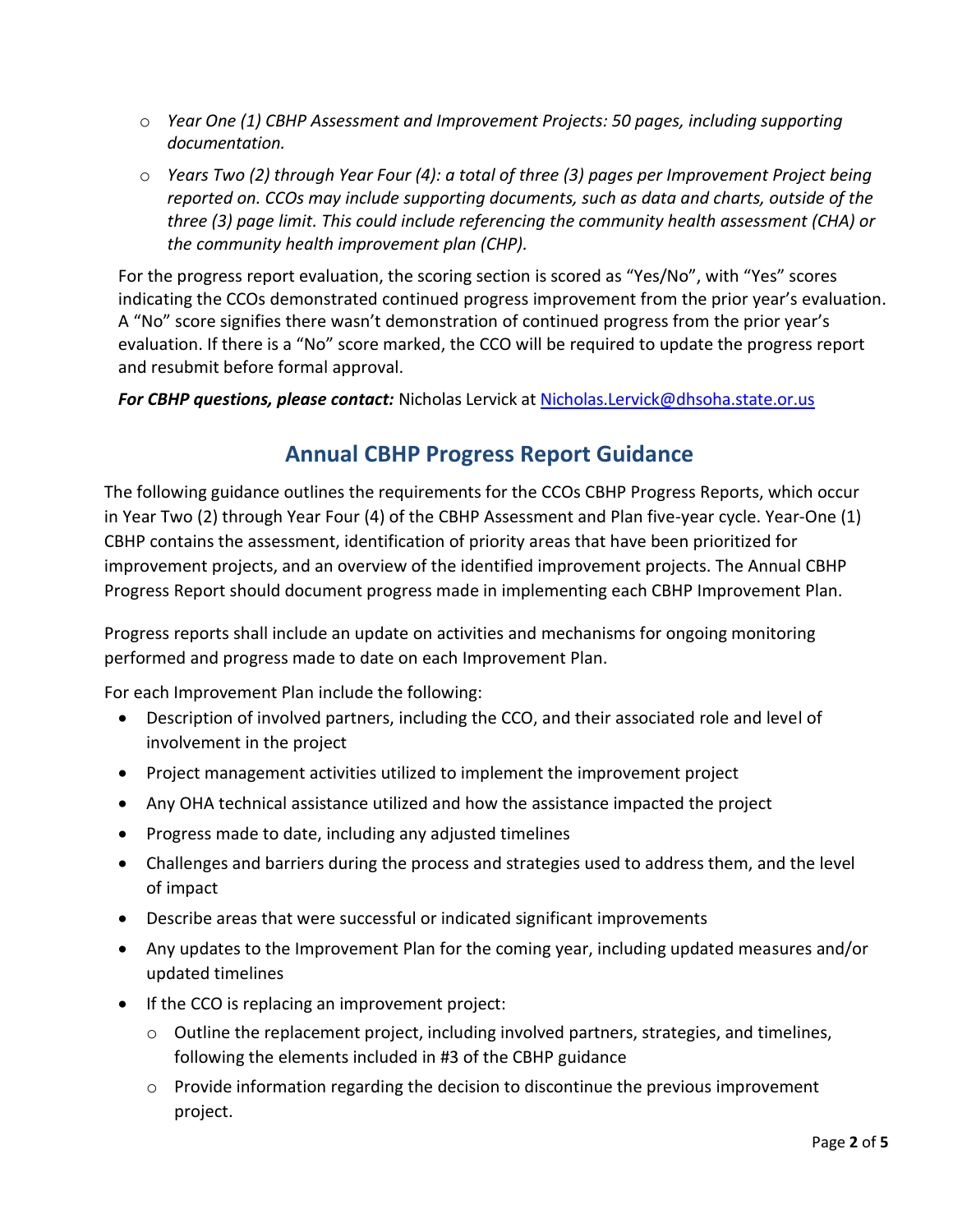## **Comprehensive Behavioral Health Plan Guidance**

#### 1: Environmental Scan

**Conduct an Environmental Scan of the community. In addition to identifying new community needs, existing work and data, such as the Community Health Assessment, should be utilized to inform the Environmental Scan.**

- 1.1 Describe the behavioral health needs and social determinants of health of the community. Please provide relevant data used to identify the community's behavioral health needs focusing on populations represented within the CCO membership, including children, families, adults, and underserved and marginalized populations.
- 1.2 Describe the CCO's level of engagement with community partners during the Environmental Scan. Community partners may include but are not limited to the following:
	- Local Mental Health Authority
	- Community Mental Health Providers
	- Public Health
	- Education/schools
	- Law Enforcement
	- Hospitals
	- Corrections
- First Responders
- Child Welfare
- Department of Human Services (DHS)
- Housing Authority
- Housing Providers
- Courts
- Others

Community engagement is a process and may look different each year in the community/ group/organization. The plan to meaningfully engage and thoughtfully connect with stakeholders to strengthen relationships in the community should be strategic and tailored to stakeholders and individual engagement efforts. When deciding how and when the CCO will engage the community, consideration needs to be given in determining the level of use and impact decisions may have on the community and stakeholders.

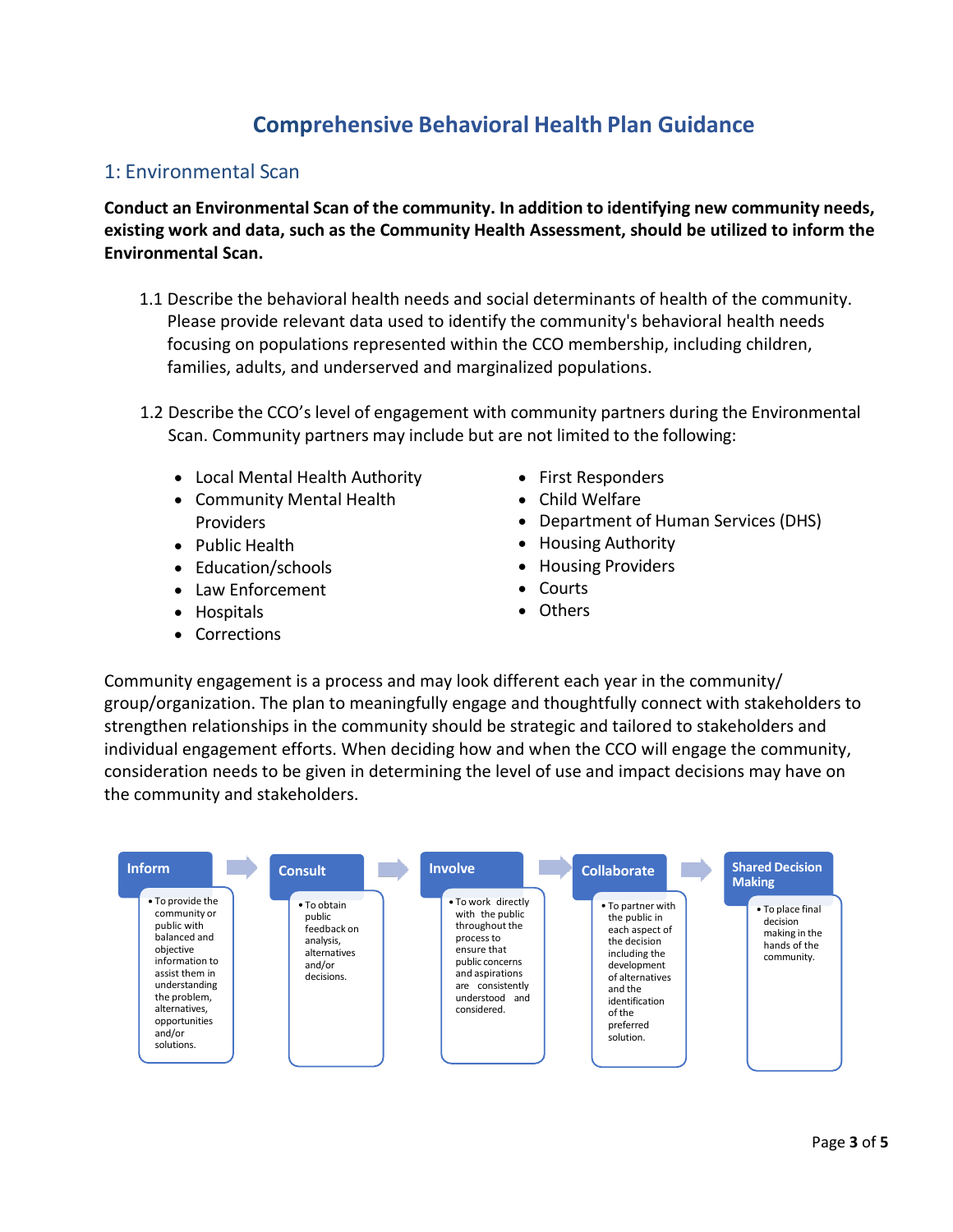- 1.3 Describe the behavioral health system in the CCO's Service Area. At a minimum, include the following in the description:
	- Service map/chart
	- Accessibility
	- Social determinants of health services and supports
	- Continuum of care including outpatient, inpatient, crisis, SUD, co-occurring, and integrated care.
	- Coordination of care transition between levels of care and referrals to community-based services and providers
	- Provider needs assessment, including but not limited to the workforce, resources, and reimbursement
		- o Include licensed, non-licensed, community-based, and other providers serving individuals with behavioral health needs

### 2: Identify gaps and critical areas of concern in collaboration with community partners and choose at least three priority areas of intervention

#### **Based on the Environmental Scan, identify any gaps and/or critical areas of concern impacting the behavioral health system and/or members in the CCO's service area.**

- 2.1 Identify gaps and critical areas of concern in the CCO service area
	- Describe the causes for each gap and/or critical area of concern.
	- Explain how each gap and/or critical area of concern hinders or prevents the provision of needed services.
	- Identify gaps and/or critical areas of concern that are shared at the state and local level and cannot be fully addressed by the CCO within its service area (e.g., systemic issues requiring state level involvement).
- 2.2 Considering the gaps and/or critical areas of concern, identify the most vital community priority areas (three or more). Priority areas can be: (1) areas where there is already an existing effort/plan, (2) a plan for addressing part of an existing priority area, and/or (3) a completely new priority area.
	- Describe each community priority area
	- Identify which gaps and/or critical areas are a part of this priority area
	- Explain why each priority area is critical for the community
	- Describe how priority areas were prioritized in collaboration with community partners and consumer and family voice.